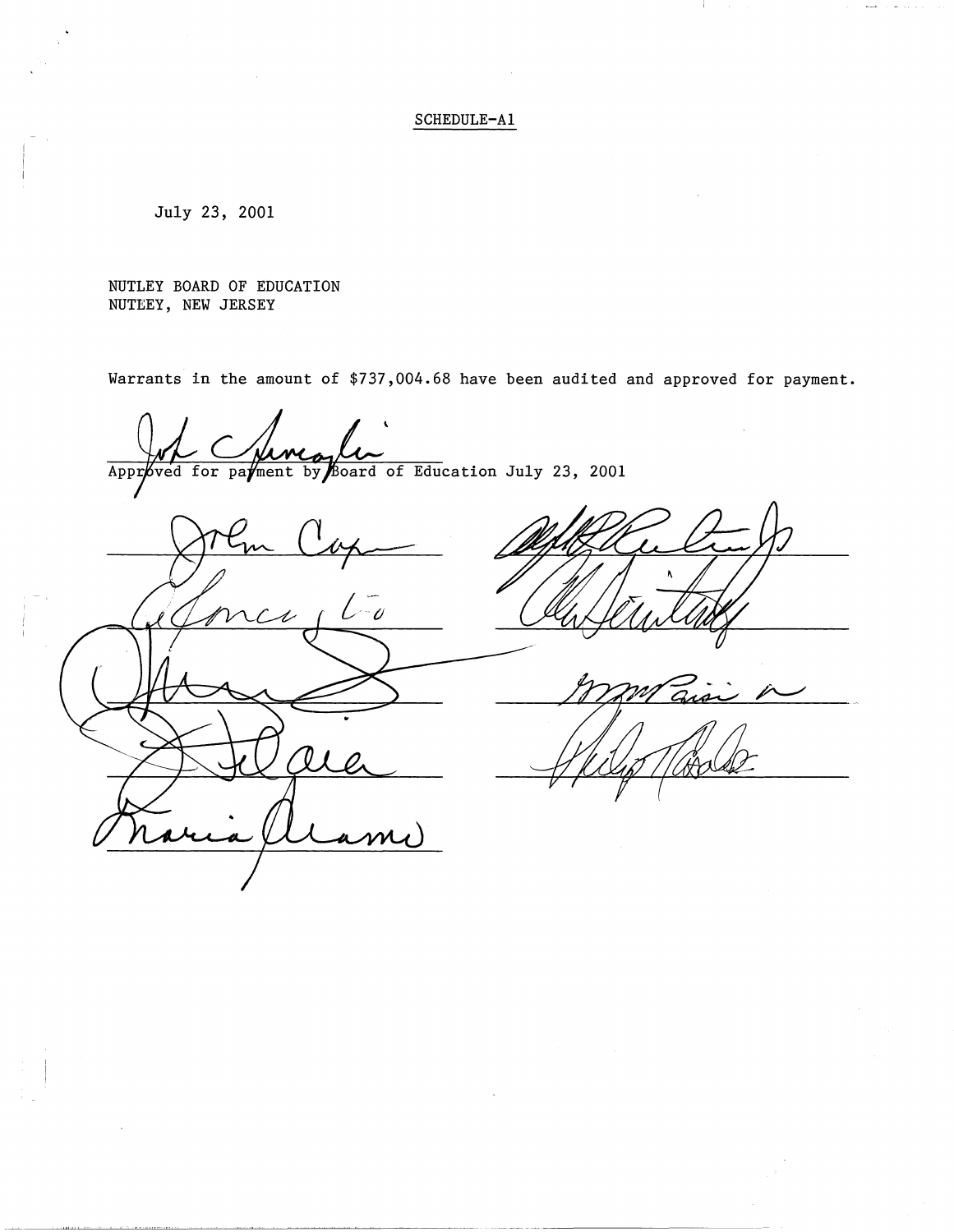# From: 07/01/2001 to 07/23/2001

# FRI, JUL 20, 2001 C H E C K JOU R ~AL -- With Detail Page NUTLEY BOARD OF EDUCATION

| CHECK # | DATE | <b>CODE-VENDOR NAME</b>                                                                                                                                                                                                              |  | DOLLAR AMT F/P P.O.# DESCRIPTION ACCOUNT | INVOICE# |
|---------|------|--------------------------------------------------------------------------------------------------------------------------------------------------------------------------------------------------------------------------------------|--|------------------------------------------|----------|
|         |      | 031742 07/11/01 SNJH STATE OF NJ HEALTH BENEFITS F        214,360.72 P 201062 HEALTH BENEFITS              1199929127000291 JULY<br>SNJH STATE OF NJ HEALTH BENEFITS F        7,200.00 P 201062 HEALTH BENEFITS                      |  |                                          |          |
|         |      |                                                                                                                                                                                                                                      |  |                                          |          |
|         |      |                                                                                                                                                                                                                                      |  |                                          |          |
|         |      |                                                                                                                                                                                                                                      |  |                                          |          |
|         |      |                                                                                                                                                                                                                                      |  |                                          |          |
|         |      |                                                                                                                                                                                                                                      |  |                                          |          |
|         |      |                                                                                                                                                                                                                                      |  |                                          |          |
|         |      |                                                                                                                                                                                                                                      |  |                                          |          |
|         |      |                                                                                                                                                                                                                                      |  |                                          |          |
|         |      |                                                                                                                                                                                                                                      |  |                                          |          |
|         |      |                                                                                                                                                                                                                                      |  |                                          |          |
|         |      |                                                                                                                                                                                                                                      |  |                                          |          |
|         |      |                                                                                                                                                                                                                                      |  |                                          |          |
|         |      |                                                                                                                                                                                                                                      |  |                                          |          |
|         |      |                                                                                                                                                                                                                                      |  |                                          |          |
|         |      |                                                                                                                                                                                                                                      |  |                                          |          |
|         |      |                                                                                                                                                                                                                                      |  |                                          |          |
|         |      |                                                                                                                                                                                                                                      |  |                                          |          |
|         |      |                                                                                                                                                                                                                                      |  |                                          |          |
|         |      |                                                                                                                                                                                                                                      |  |                                          |          |
|         |      |                                                                                                                                                                                                                                      |  |                                          |          |
|         |      |                                                                                                                                                                                                                                      |  |                                          |          |
|         |      |                                                                                                                                                                                                                                      |  |                                          |          |
|         |      |                                                                                                                                                                                                                                      |  |                                          |          |
|         |      |                                                                                                                                                                                                                                      |  |                                          |          |
|         |      |                                                                                                                                                                                                                                      |  |                                          |          |
|         |      |                                                                                                                                                                                                                                      |  |                                          |          |
|         |      |                                                                                                                                                                                                                                      |  |                                          |          |
|         |      |                                                                                                                                                                                                                                      |  |                                          |          |
|         |      |                                                                                                                                                                                                                                      |  |                                          |          |
|         |      |                                                                                                                                                                                                                                      |  |                                          |          |
|         |      |                                                                                                                                                                                                                                      |  |                                          |          |
|         |      |                                                                                                                                                                                                                                      |  |                                          |          |
|         |      |                                                                                                                                                                                                                                      |  |                                          |          |
|         |      |                                                                                                                                                                                                                                      |  |                                          |          |
|         |      |                                                                                                                                                                                                                                      |  |                                          |          |
|         |      |                                                                                                                                                                                                                                      |  |                                          |          |
|         |      |                                                                                                                                                                                                                                      |  |                                          |          |
|         |      |                                                                                                                                                                                                                                      |  |                                          |          |
|         |      |                                                                                                                                                                                                                                      |  |                                          |          |
|         |      |                                                                                                                                                                                                                                      |  |                                          |          |
|         |      |                                                                                                                                                                                                                                      |  |                                          |          |
|         |      |                                                                                                                                                                                                                                      |  |                                          |          |
|         |      |                                                                                                                                                                                                                                      |  |                                          |          |
|         |      | 57/12 07:17 07:17 07:22 07:23 07:33 07:34 07:23 07:34 07:23 07:34 07:34 07:34 07:34 07:34 07:34 07:34 07:34 07:34 07:34 07:34 07:34 07:34 07:34 07:34 07:34 07:34 07:34 07:34 07:34 07:34 07:34 07:34 07:34 07:34 07:34 07:34        |  |                                          |          |
|         |      | 031746 07/11/01 BOES BOARD OF EDUCATION SALARY ACC (14,163.21 P 201065 FICA & MEDC TAXES (1199929122000000)<br>031751 07/16/01 IHS INTERNATIONAL HEALTHCARE SERV (209.05 P 201066 DENTAL BENEFITS (1199929127000292)<br>031752 07/16 |  |                                          |          |
|         |      |                                                                                                                                                                                                                                      |  |                                          |          |
|         |      |                                                                                                                                                                                                                                      |  |                                          |          |
|         |      |                                                                                                                                                                                                                                      |  |                                          |          |
|         |      |                                                                                                                                                                                                                                      |  |                                          |          |
|         |      |                                                                                                                                                                                                                                      |  |                                          |          |

 $\sim 1$ 

 $\mathcal{V}$ 

 $\mathcal{L}\mathcal{J}$ 

 $\lesssim$   $\frac{3}{2}$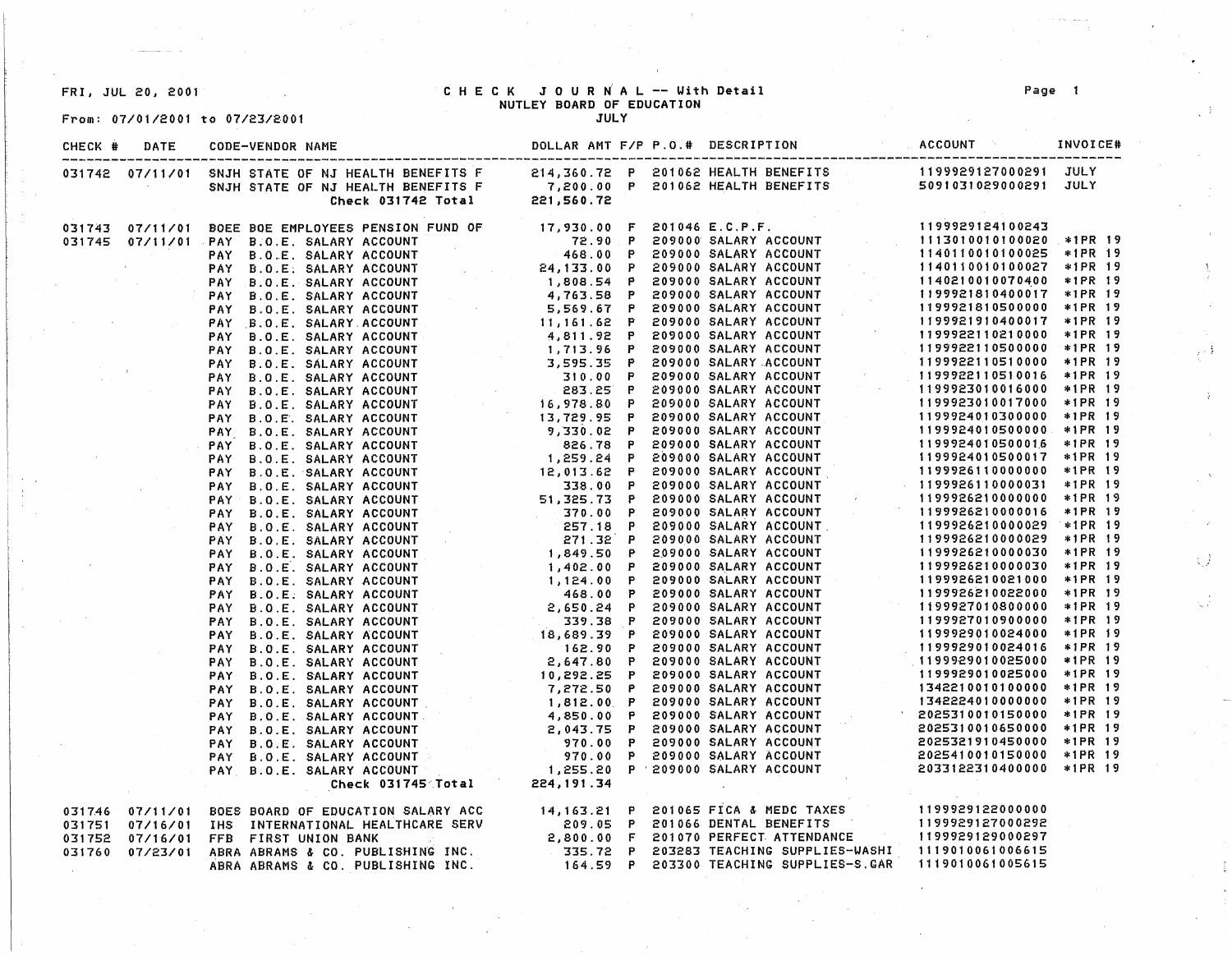From: 07/01/2001 to 07/23/2001

EBS EBSCO

#### FRI, JUL 20, 2001 CHECK JOURNAL -- With **Detail**  NUTLEY **BOARD** OF EDUCATION

| CHECK # | DATE                        | <b>CODE-VENDOR NAME</b>                                                                                                                                                                                                                                                        |  |  | TNVOICE# |
|---------|-----------------------------|--------------------------------------------------------------------------------------------------------------------------------------------------------------------------------------------------------------------------------------------------------------------------------|--|--|----------|
|         |                             | ABRA ABRAMS & CO. PUBLISHING INC. T61.90 P 203307 TEACHING SUPPLIES-LINCO 1119010061003615<br>ABRA ABRAMS & CO. PUBLISHING INC. 381.50 P 203323 TEACHING SUPPLIES-LINCO 1119010061003615<br>Check 031760 Total 1,643.71                                                        |  |  |          |
|         |                             | 031761 07/23/01 ASP ACCESSORALL<br>031762 07/23/01 AMSC ALVAH M SQUIBB CO., INC.<br>031762 07/23/01 AMSC ALVAH M SQUIBB CO., INC.<br>031764 07/23/01 AMSC ALVAH M SQUIBB CO., INC.<br>031764 07/23/01 AS4 AMALGANNED SOFTWARE OF NORTH                                         |  |  |          |
|         |                             | 31776 17/23/01 BI BOLLINGER INSURANCE 16,509.34 F 203445 AA ALL SPORTS INSURANCE 1140210050070522<br>329.00 F 203529 LIABILITY & FIDELITY IN 1199923059016598<br>329.00 F 203529 LIABILITY & FIDELITY IN 1199923059016598<br>329.00                                            |  |  |          |
|         | 031777 07/23/01 DACO DASHCO | 2,212.92 P 203552 CONSTRUCTION/REPAIR SUP 1199926161005000<br>1,108.80 F 203552 CONSTRUCTION/REPAIR SUP 1299940061002000<br>2,368.52 CONSTRUCTION/REPAIR SUP 1199926161005000<br>DACO DASHCO<br>DACO DASHCO<br>$\alpha$ , $\alpha$ , $\alpha$ , $\alpha$ , $\alpha$ , $\alpha$ |  |  |          |
|         |                             | 07/23/01 DM1 DEMCO INC. (199922260002614<br>DM1 DEMCO INC. (199922260002614 ) DM1 DEMCO INC. (199922260002614<br>DM1 DEMCO INC. (199922260002614 ) DM1 DEMCO INC. (199922260002614 ) DM1 DEMCO INC.<br>DM1 DEMCO INC. (199922260002614                                         |  |  |          |
|         |                             |                                                                                                                                                                                                                                                                                |  |  |          |
|         |                             | 031779 07/23/01 DUP DUPLITRON, INC.<br>031782'07/23/01 EBS EBSCO<br>EBS EBSCO<br>EBS EBSCO<br>EBS EBSCO<br>EBS EBSCO<br>EBS EBSCO<br>EBS EBSCO<br>EBS EBSCO<br>EBS EBSCO<br>EBS EBSCO<br>EBS EBSCO<br>EBS EBSCO<br>EBS EBSCO<br>EBS EBSCO<br>EBS EBSCO<br>EBS                  |  |  |          |

4,420.61 P 203143 PERIODICALS

Page 2

*Z.)* 

 $\langle \rangle$  ).

 $\chi_{\rm{max}}$ 

Ĵ.

 $\frac{1}{\sqrt{2}}$ 

 $\frac{1}{4}$  .

小读

 $\frac{1}{2}$  $\mathcal{A}$ 

 $\left\langle \rho_{\rm c} \right\rangle$ 

 $\frac{1}{2}$  ,  $\frac{1}{2}$ 

 $\frac{m}{2}$ 

1199922260001612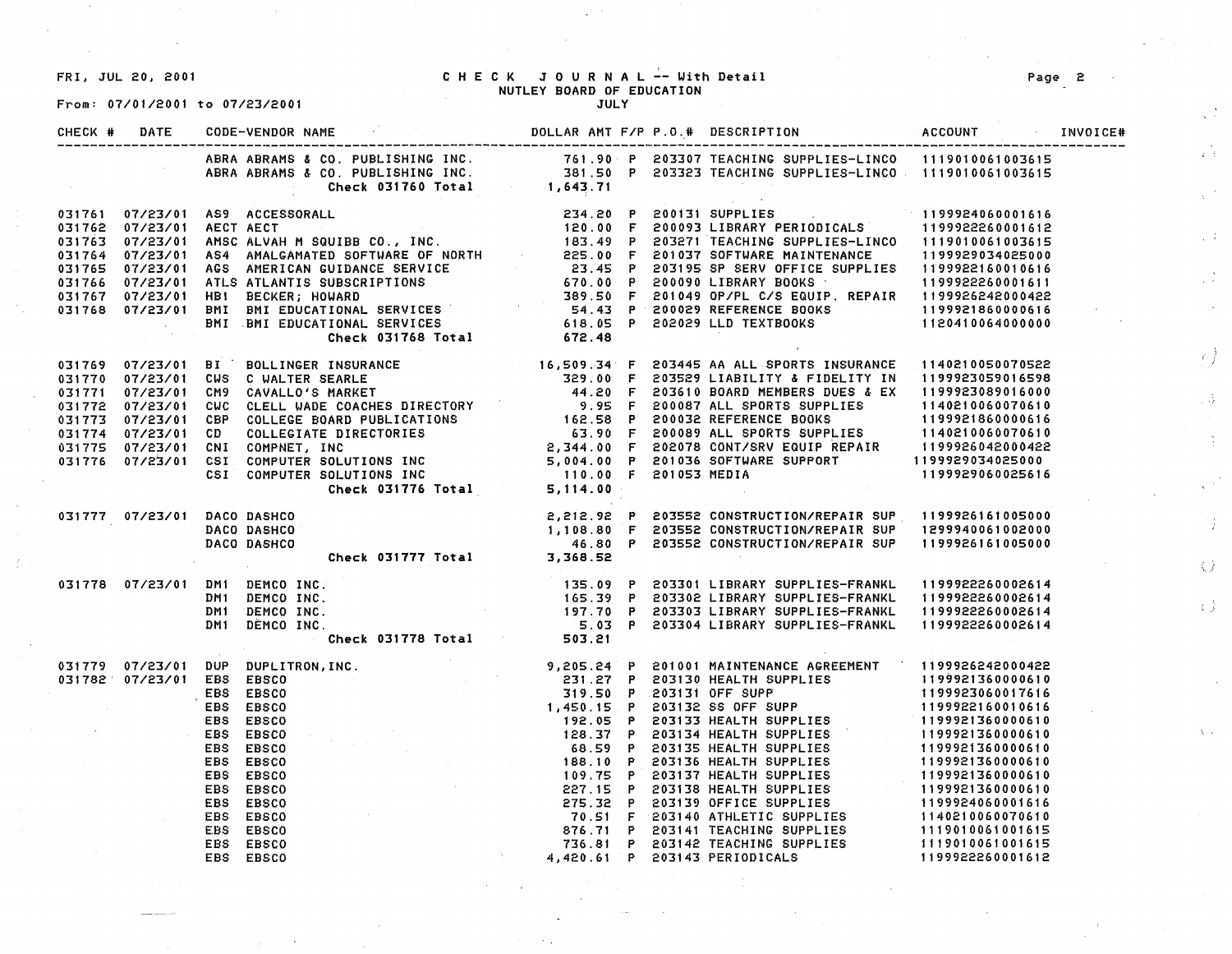From: 07/01/2001 to 07/23/2001

#### FRI, JUL 20, 2001 C H E C K JOURNAL -- With Detail Page 3 NUTLEY **BOARD** OF EDUCArION

| CHECK # | DATE                |      | CODE-VENDOR NAME                                                                                                                                                                                                                                                                                                                                                                                                 |  | DOLLAR AMT F/P P.O.# DESCRIPTION | ACCOUNT | INVOICE# |
|---------|---------------------|------|------------------------------------------------------------------------------------------------------------------------------------------------------------------------------------------------------------------------------------------------------------------------------------------------------------------------------------------------------------------------------------------------------------------|--|----------------------------------|---------|----------|
|         |                     |      | ${\small \begin{tabular}{ c c c c c c c c c c c c c c c} \hline \textbf{CEDB} & \textbf{EBS CGO} & \textbf{GBS T} & \textbf{GBS T} & \textbf{GBS T} & \textbf{GBS T} & \textbf{GBS T} & \textbf{GBS T} & \textbf{GBS T} & \textbf{GBS T} & \textbf{GBS T} & \textbf{GBS T} & \textbf{GBS T} & \textbf{GBS T} & \textbf{GBS T} & \textbf{GBS T} & \textbf{GBS T} & \textbf{GBS T} & \textbf{GBS T} & \textbf{GBS$ |  |                                  |         |          |
|         |                     |      |                                                                                                                                                                                                                                                                                                                                                                                                                  |  |                                  |         |          |
|         |                     |      |                                                                                                                                                                                                                                                                                                                                                                                                                  |  |                                  |         |          |
|         |                     |      |                                                                                                                                                                                                                                                                                                                                                                                                                  |  |                                  |         |          |
|         |                     |      |                                                                                                                                                                                                                                                                                                                                                                                                                  |  |                                  |         |          |
|         |                     |      |                                                                                                                                                                                                                                                                                                                                                                                                                  |  |                                  |         |          |
|         |                     |      |                                                                                                                                                                                                                                                                                                                                                                                                                  |  |                                  |         |          |
|         |                     |      |                                                                                                                                                                                                                                                                                                                                                                                                                  |  |                                  |         |          |
|         |                     |      |                                                                                                                                                                                                                                                                                                                                                                                                                  |  |                                  |         |          |
|         |                     |      |                                                                                                                                                                                                                                                                                                                                                                                                                  |  |                                  |         |          |
|         |                     |      |                                                                                                                                                                                                                                                                                                                                                                                                                  |  |                                  |         |          |
|         |                     |      |                                                                                                                                                                                                                                                                                                                                                                                                                  |  |                                  |         |          |
|         |                     |      |                                                                                                                                                                                                                                                                                                                                                                                                                  |  |                                  |         |          |
|         |                     |      |                                                                                                                                                                                                                                                                                                                                                                                                                  |  |                                  |         |          |
|         |                     |      |                                                                                                                                                                                                                                                                                                                                                                                                                  |  |                                  |         |          |
|         |                     |      |                                                                                                                                                                                                                                                                                                                                                                                                                  |  |                                  |         |          |
|         |                     |      |                                                                                                                                                                                                                                                                                                                                                                                                                  |  |                                  |         |          |
|         |                     |      |                                                                                                                                                                                                                                                                                                                                                                                                                  |  |                                  |         |          |
|         |                     |      |                                                                                                                                                                                                                                                                                                                                                                                                                  |  |                                  |         |          |
|         |                     |      |                                                                                                                                                                                                                                                                                                                                                                                                                  |  |                                  |         |          |
|         |                     |      |                                                                                                                                                                                                                                                                                                                                                                                                                  |  |                                  |         |          |
|         |                     |      |                                                                                                                                                                                                                                                                                                                                                                                                                  |  |                                  |         |          |
|         |                     |      |                                                                                                                                                                                                                                                                                                                                                                                                                  |  |                                  |         |          |
|         | 031783  07/23/01 ED |      |                                                                                                                                                                                                                                                                                                                                                                                                                  |  |                                  |         |          |
|         |                     | ED - |                                                                                                                                                                                                                                                                                                                                                                                                                  |  |                                  |         |          |
|         |                     |      | EDUCATIONAL DESIGN INC         1,208.25 P 202017 TEACHING SUPPLIES-RADCL  1119010061004615<br>EDUCATIONAL DESIGN INC        1,295.24 P 203235 TEACHING SUPPLIES-YANTA  1119010061007615<br>Check 031783 Total      2,503.49                                                                                                                                                                                      |  |                                  |         |          |
|         |                     |      | 031784 07/23/01 ERS EDUCATIONAL RESEARCH SERVICES (95.00 F 203450 SUPT OFFICE SUPPLIES (199923060017616)<br>031785 07/23/01 ER1 EDUCATIONAL RESOURCES (211.95 F 201009 SOFTWARE (2043520060001610<br>ER1 EDUCATIONAL RESOURCES (231.                                                                                                                                                                             |  |                                  |         |          |
|         |                     |      |                                                                                                                                                                                                                                                                                                                                                                                                                  |  |                                  |         |          |
|         |                     |      |                                                                                                                                                                                                                                                                                                                                                                                                                  |  |                                  |         |          |
|         |                     |      |                                                                                                                                                                                                                                                                                                                                                                                                                  |  |                                  |         |          |
|         |                     |      |                                                                                                                                                                                                                                                                                                                                                                                                                  |  |                                  |         |          |
|         |                     |      |                                                                                                                                                                                                                                                                                                                                                                                                                  |  |                                  |         |          |
|         |                     |      |                                                                                                                                                                                                                                                                                                                                                                                                                  |  |                                  |         |          |
|         |                     |      |                                                                                                                                                                                                                                                                                                                                                                                                                  |  |                                  |         |          |
|         |                     |      |                                                                                                                                                                                                                                                                                                                                                                                                                  |  |                                  |         |          |
|         |                     |      |                                                                                                                                                                                                                                                                                                                                                                                                                  |  |                                  |         |          |
|         |                     |      |                                                                                                                                                                                                                                                                                                                                                                                                                  |  |                                  |         |          |
|         |                     |      |                                                                                                                                                                                                                                                                                                                                                                                                                  |  |                                  |         |          |
|         |                     |      |                                                                                                                                                                                                                                                                                                                                                                                                                  |  |                                  |         |          |
|         |                     |      |                                                                                                                                                                                                                                                                                                                                                                                                                  |  |                                  |         |          |
|         |                     |      |                                                                                                                                                                                                                                                                                                                                                                                                                  |  |                                  |         |          |
|         |                     |      |                                                                                                                                                                                                                                                                                                                                                                                                                  |  |                                  |         |          |
|         |                     |      |                                                                                                                                                                                                                                                                                                                                                                                                                  |  |                                  |         |          |
|         |                     |      |                                                                                                                                                                                                                                                                                                                                                                                                                  |  |                                  |         |          |
|         |                     |      | 031786 07/23/01 EPS EDUCATORS PUPLISHING SERVICES 145.80 P 202033 LLD TEACHING SUPPLIES 1120410061000615<br>031787 07/23/01 EPC ELAN PUBLISHING COMPANY<br>031788 07/23/01 EPC ELAN PUBLISHING COMPANY<br>ESGI ELCOM SERVICES GROUP,                                                                                                                                                                             |  |                                  |         |          |
|         |                     |      | 031789 07/23/01 ECSC ESSEX COUNTY STEERING COMMITT (175.00 F 203452 INS. MISC. EXPENSES-CAT (1119010080009891<br>031790 07/23/01 EP2 EXCEPTIONAL PARENT (99.00 F 203175 SP SERV OFFICE SUPPLIES (1199922160010616)<br>031791 07/23/0                                                                                                                                                                             |  |                                  |         |          |
|         |                     |      |                                                                                                                                                                                                                                                                                                                                                                                                                  |  |                                  |         |          |
|         |                     |      |                                                                                                                                                                                                                                                                                                                                                                                                                  |  |                                  |         |          |
|         |                     |      |                                                                                                                                                                                                                                                                                                                                                                                                                  |  |                                  |         |          |
|         |                     |      |                                                                                                                                                                                                                                                                                                                                                                                                                  |  |                                  |         |          |
|         |                     |      |                                                                                                                                                                                                                                                                                                                                                                                                                  |  |                                  |         |          |

ξÜ.

石村

 $\mathcal{L}$ 

 $\frac{1}{2}$ 

 $\chi$  ).

 $\frac{1}{\sqrt{2}}$ 

 $\sqrt{2}$ 

 $\hat{\mathcal{A}}$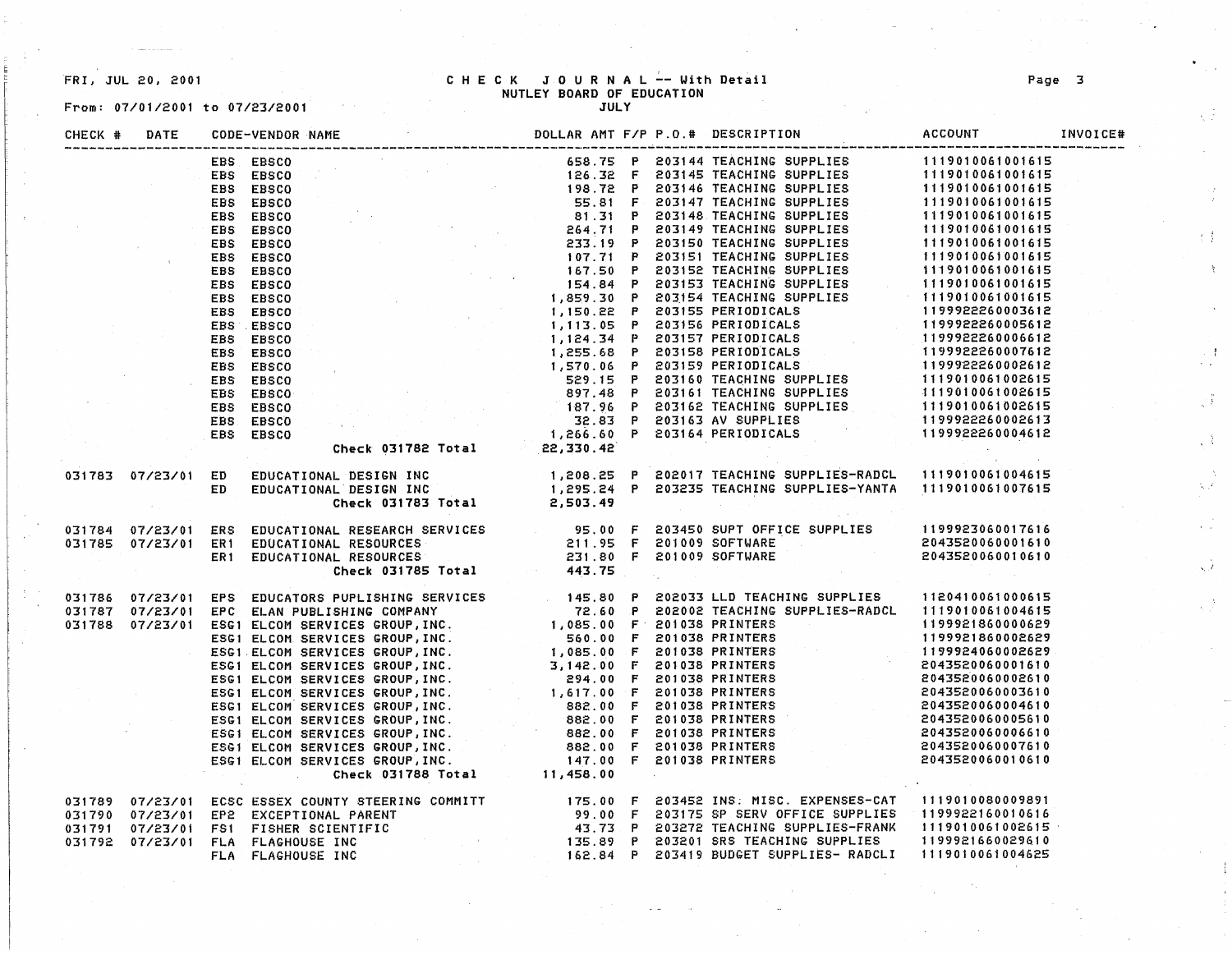FRI, JUL 20, 2001

From: 07/01/2001 to 07/23/2001

### CHECK JOURNAL -- With Detail NUTLEY BOARD OF EDUCATION

JULY

| CHECK # | DATE | <b>CODE-VENDOR NAME</b>                                                                                                                                                                                                                      | DOLLAR AMT F/P P.O.# DESCRIPTION | <b>ACCOUNT</b> | INVOICE# |
|---------|------|----------------------------------------------------------------------------------------------------------------------------------------------------------------------------------------------------------------------------------------------|----------------------------------|----------------|----------|
|         |      | Check 031792 Total                                                                                                                                                                                                                           | 298.73                           |                |          |
|         |      | 031793 07/23/01 FLEE FLEET LEASING CORPORATION 439.00 P 201033 SCH ADM LEASE/RENTAL EQ 1199924050002440<br>FLEE FLEET LEASING CORPORATION 439.00 P 201033 SCH ADM LEASE/RENTAL EQ 1199924050002440<br>Check 031793 Total 878.00              |                                  |                |          |
|         |      | 031794 07/23/01 FOL1 FOLLETT EDUCATIONAL SERVICES = 355.50 P 200072 TEXTBOOKS = 1119010064001000<br>FOL1 FOLLETT EDUCATIONAL SERVICES = 347.50 P 200075 TEXTBOOKS = 1119010064001000<br>Check 031794 Total = 703.00                          |                                  |                |          |
|         |      | 07/23/01 FCC FRANKLIN CENTRAL COMMUNICATIO 2,483.80 F 203438 TELEPHONE SERVICES 1199923053016531<br>FCC FRANKLIN CENTRAL COMMUNICATIO 150.00 F 203559 EQUIPMENT REPAIRS 1199926242000422<br>Check 031795 Total 2,741.30                      |                                  |                |          |
|         |      | 031796 07/23/01 GLB GANN_LAW_BOOKS (1998)<br>031797 07/23/01 GSI GIANT_SERVICES_INC                                     214.00 F 203579 CUSTODIAL_SUPPLIES<br>031798 07/23/01 GRAN_GRAINGER_INC.                                             |                                  |                |          |
|         |      | 031799 07/23/01 GIT GREAT IDEAS FOR TEACHING                     75.85 P 203183 SPEECH TEACHING SUPPLIE  1199921660028610<br>GIT GREAT IDEAS FOR TEACHING                      112.04 P 203191 SPEECH TEACHING SUPPLIE   11999216            |                                  |                |          |
|         |      |                                                                                                                                                                                                                                              |                                  |                |          |
|         |      | 031803 07/23/01 HJJ HAZELDEN<br>031804 07/23/01 HDM RTRENDS<br>031804 07/23/01 HDM RTRENDS<br>031804 07/23/01 HDM RTRENDS<br>031804 07/23/01 HDM RTRENDS<br>031807 07/23/01 IER RESOURCES<br>031807 07/23/01 JLH J.L.HAMMETT<br>32.180 07/23 |                                  |                |          |
|         |      | 031808 07/23/01 JES JEWEL ELECTRIC SUPPLY CO.                 63.80 F 203551 CONSTRUCTION/REPAIR SUP 1199926161000000<br>JES JEWEL ELECTRIC SUPPLY CO.               824.00 F 203551 CONSTRUCTION/REPAIR SUP 1199926161005000                |                                  |                |          |
|         |      |                                                                                                                                                                                                                                              |                                  |                |          |

Page 4

 $\ddot{\zeta}$ 

 $\sqrt{3}$ 

·)

 $\sqrt{2}$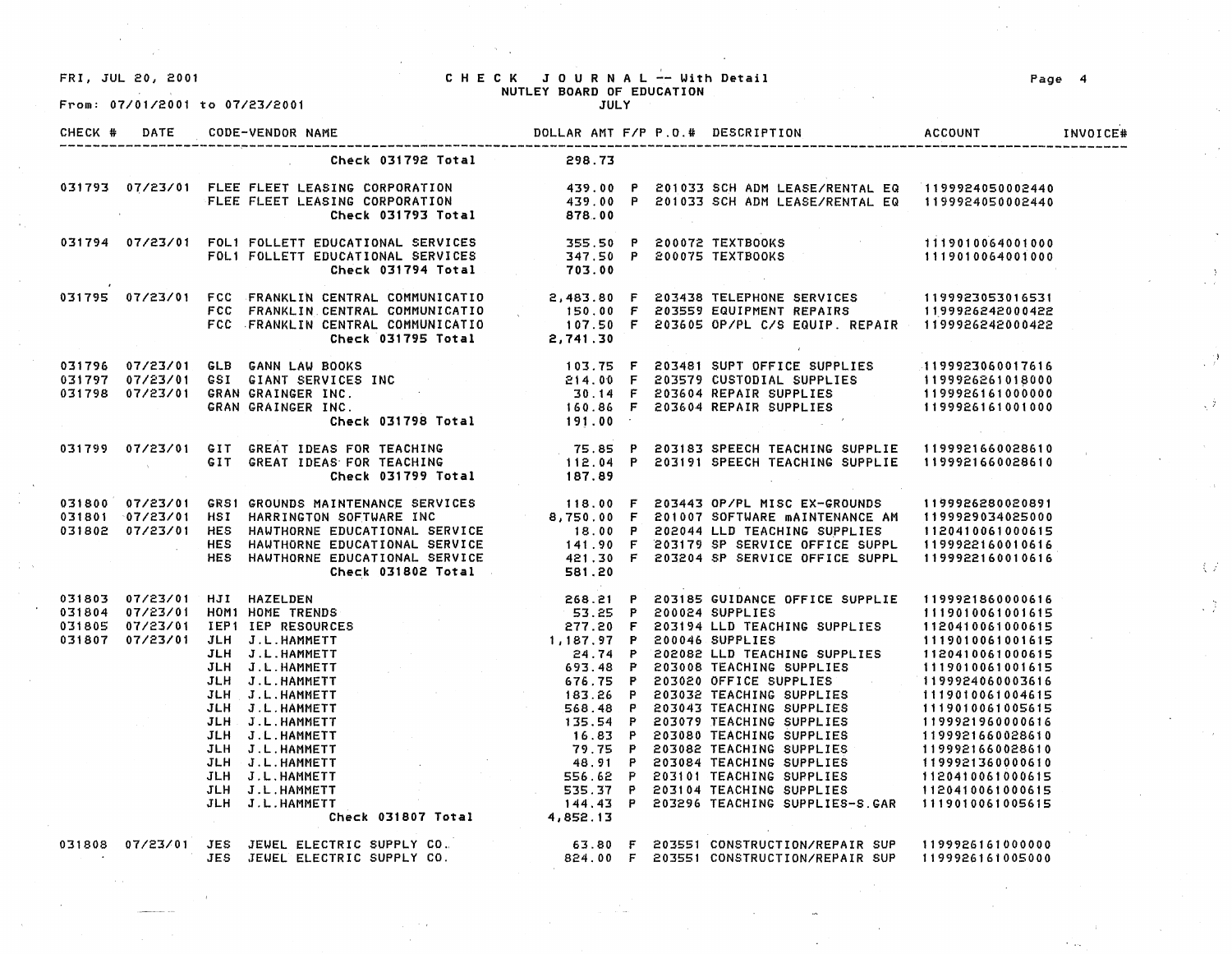FRI, JUL 20, 2001

From: 07/01/2~01 *to* 07/23/2001

MHP1 MCGRAY-HILL COMPANIES MHP1 MCGRAW-HILL COMPANIES  $\sim 5\%$ 

#### CHECK JOURNAL -- With Detail ·NUTLEY BOARD OF EDUCATION JULY

| CHECK # DATE |                                                                                                                                                                                                                                              |  |  | INVOICE# |
|--------------|----------------------------------------------------------------------------------------------------------------------------------------------------------------------------------------------------------------------------------------------|--|--|----------|
|              | JES JEWEL ELECTRIC SUPPLY CO.                  1,631.50 F 203551 CONSTRUCTION/REPAIR SUP   1299940061002000<br>Check 031808 Total            2,519.30                                                                                        |  |  |          |
|              | 031809 07/23/01 JIS1 JIST PUBLISHING (1992) 49.90 P 200033 REFERENCE BOOKS<br>031810 07/23/01 JKE JOSEPH KARG ENTERPRISES (291.08 P 203270 SCH OFFICE SUPPLIES-LIN 1119010061003615<br>JKE JOSEPH KARG ENTERPRISES (291.08 P 203270          |  |  |          |
|              |                                                                                                                                                                                                                                              |  |  |          |
|              |                                                                                                                                                                                                                                              |  |  |          |
|              |                                                                                                                                                                                                                                              |  |  |          |
|              |                                                                                                                                                                                                                                              |  |  |          |
|              |                                                                                                                                                                                                                                              |  |  |          |
|              |                                                                                                                                                                                                                                              |  |  |          |
|              |                                                                                                                                                                                                                                              |  |  |          |
|              |                                                                                                                                                                                                                                              |  |  |          |
|              |                                                                                                                                                                                                                                              |  |  |          |
|              | 031811 07/23/01 JRI JOSEPHRICCIARDINC.<br>031812 07/23/01 KQ KEEPSAKE QUILTING (438.78 P 203437 TEACHING SUPPLIES HS 1199926261018000<br>031813 07/23/01 KCI KEYBOARD CONSULTANTS,INC. 2,098.00 F 201045 HARDWARE 20136110061001615<br>      |  |  |          |
|              |                                                                                                                                                                                                                                              |  |  |          |
|              |                                                                                                                                                                                                                                              |  |  |          |
|              |                                                                                                                                                                                                                                              |  |  |          |
|              |                                                                                                                                                                                                                                              |  |  |          |
|              |                                                                                                                                                                                                                                              |  |  |          |
|              | 031814 07/23/01 LSI LINGUI SYSTEMS INC.<br>031815 07/23/01 LRP LRP PUBLICATIONS (157.00 F 202077 SP SERVICE OFFICE SUPPL 1199922160010616<br>031816 07/23/01 M&I M & I METRO IMAGING SERVICES (169922160010422) STORE F 201002 MAINT         |  |  |          |
|              | 031818 07/23/01 MA8 MAGNA<br>031819 07/23/01 MCG MANISSES COMMUNICATIONS GROUP<br>031822 07/23/01 MCG MANISSES COMMUNICATIONS GROUP<br>031822 07/23/01 MCG MANISSES COMMUNICATIONS GROUP<br>031822 07/23/01 MCG MANISSES (MPILL COMPAN       |  |  |          |
|              |                                                                                                                                                                                                                                              |  |  |          |
|              |                                                                                                                                                                                                                                              |  |  |          |
|              |                                                                                                                                                                                                                                              |  |  |          |
|              |                                                                                                                                                                                                                                              |  |  |          |
|              |                                                                                                                                                                                                                                              |  |  |          |
|              |                                                                                                                                                                                                                                              |  |  |          |
|              |                                                                                                                                                                                                                                              |  |  |          |
|              |                                                                                                                                                                                                                                              |  |  |          |
|              |                                                                                                                                                                                                                                              |  |  |          |
|              |                                                                                                                                                                                                                                              |  |  |          |
|              |                                                                                                                                                                                                                                              |  |  |          |
|              |                                                                                                                                                                                                                                              |  |  |          |
|              | MHPI NGCRAW-HILL COMPANIES<br>MHPI NGCRAW-HILL COMPANIES<br>MHPI NGCRAW-HILL COMPANIES<br>MHPI NGCRAW-HILL COMPANIES<br>MHPI NGCRAW-HILL COMPANIES<br>MHPI NGCRAW-HILL COMPANIES<br>MHPI NGCRAW-HILL COMPANIES<br>MHPI NGCRAW-HILL COMPANIES |  |  |          |
|              |                                                                                                                                                                                                                                              |  |  |          |
|              |                                                                                                                                                                                                                                              |  |  |          |
|              |                                                                                                                                                                                                                                              |  |  |          |
|              |                                                                                                                                                                                                                                              |  |  |          |
|              |                                                                                                                                                                                                                                              |  |  |          |
|              |                                                                                                                                                                                                                                              |  |  |          |
|              |                                                                                                                                                                                                                                              |  |  |          |
|              |                                                                                                                                                                                                                                              |  |  |          |
|              |                                                                                                                                                                                                                                              |  |  |          |
|              |                                                                                                                                                                                                                                              |  |  |          |
|              |                                                                                                                                                                                                                                              |  |  |          |
|              |                                                                                                                                                                                                                                              |  |  |          |
|              |                                                                                                                                                                                                                                              |  |  |          |

1,452.59 P 203305 TEACHING SUPPLIES-LINCO 1,940.99 P 203309 TEACHING SUPPLIES~LINCO ήγ.

 $\sqrt{2}$ 

 $\frac{4}{\sqrt{2}}$ 

Jý.

 $\mathcal{R}$ 

4ý

 $\alpha = \widetilde{\mathfrak{F}}$  .

 $\sqrt{3}$ 

1119010061003615 1119010061003615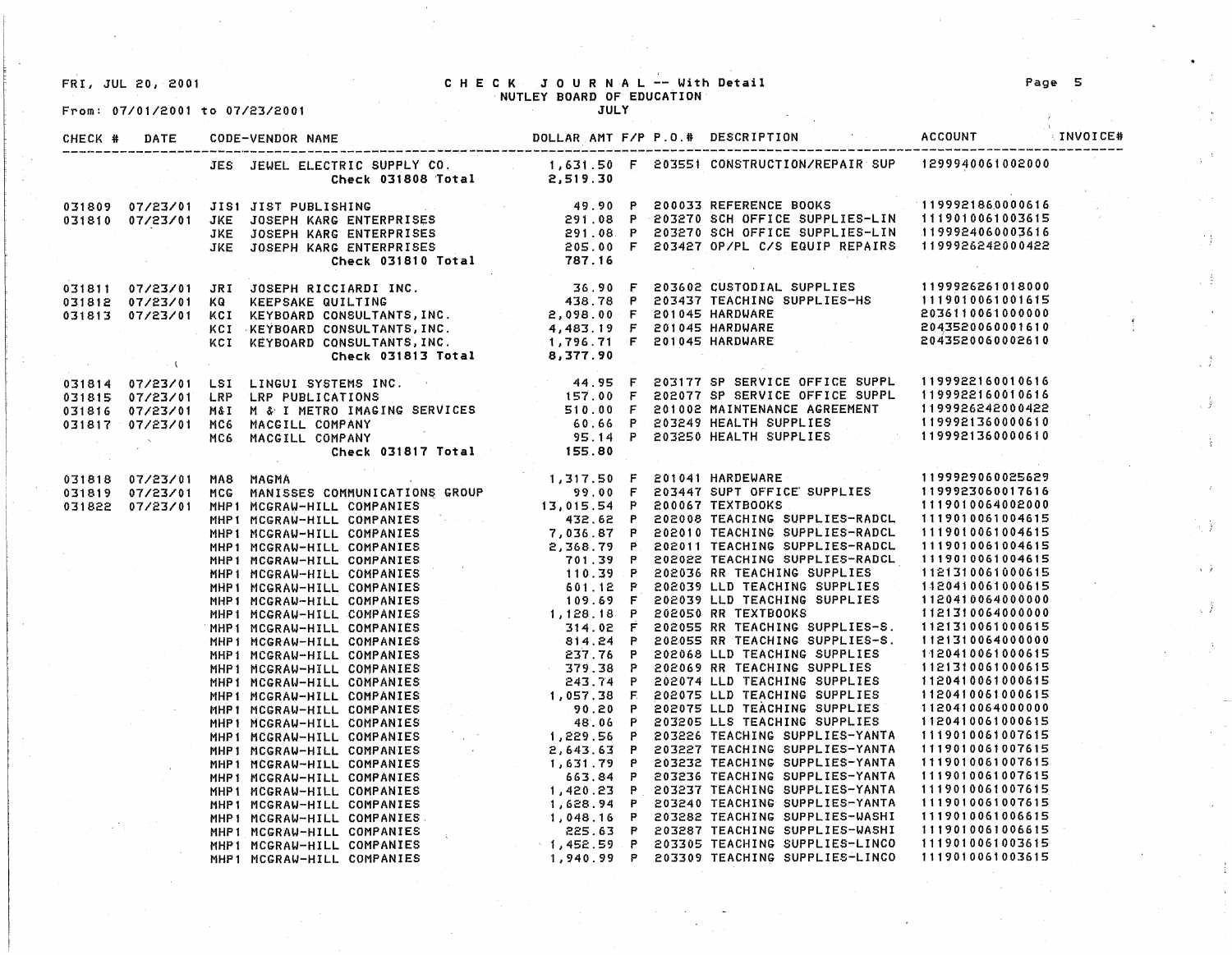$\mathbf{r}$ 

# From: 07/01/2001 to 07/23/2001

#### FRI, JUL 20, 2001 CHECK JOURNAL -- With Detail NUTLEY **BOARD** OF EDUCATION JULY

| CHECK # | DATE | CODE-VENDOR NAME                                                                                                                                                                                                                               |  | DOLLAR AMT F/P P.O.# DESCRIPTION                      | ACCOUNT INVOICE# |  |
|---------|------|------------------------------------------------------------------------------------------------------------------------------------------------------------------------------------------------------------------------------------------------|--|-------------------------------------------------------|------------------|--|
|         |      | 00 = VENDOR NAME<br>MHP1 MCGRAU-HILL COMPANIES<br>MHP1 MCGRAU-HILL COMPANIES<br>MHP1 MCGRAU-HILL COMPANIES<br>MHP1 MCGRAU-HILL COMPANIES<br>MHP1 MCGRAU-HILL COMPANIES<br>MHP1 MCGRAU-HILL COMPANIES<br>MHP1 MCGRAU-HILL COMPANIES<br>MHP1 MCG |  |                                                       |                  |  |
|         |      |                                                                                                                                                                                                                                                |  |                                                       |                  |  |
|         |      |                                                                                                                                                                                                                                                |  |                                                       |                  |  |
|         |      |                                                                                                                                                                                                                                                |  |                                                       |                  |  |
|         |      |                                                                                                                                                                                                                                                |  |                                                       |                  |  |
|         |      |                                                                                                                                                                                                                                                |  |                                                       |                  |  |
|         |      |                                                                                                                                                                                                                                                |  |                                                       |                  |  |
|         |      |                                                                                                                                                                                                                                                |  |                                                       |                  |  |
|         |      |                                                                                                                                                                                                                                                |  |                                                       |                  |  |
|         |      |                                                                                                                                                                                                                                                |  |                                                       |                  |  |
|         |      |                                                                                                                                                                                                                                                |  |                                                       |                  |  |
|         |      |                                                                                                                                                                                                                                                |  |                                                       |                  |  |
|         |      |                                                                                                                                                                                                                                                |  |                                                       |                  |  |
|         |      |                                                                                                                                                                                                                                                |  |                                                       |                  |  |
|         |      |                                                                                                                                                                                                                                                |  |                                                       |                  |  |
|         |      |                                                                                                                                                                                                                                                |  |                                                       |                  |  |
|         |      |                                                                                                                                                                                                                                                |  |                                                       |                  |  |
|         |      |                                                                                                                                                                                                                                                |  |                                                       |                  |  |
|         |      | 031823 07/23/01 MSA1 MIDDLE STATES ASSOCIATION<br>031824 07/23/01 MINU-MINUTEMAN SERVICE CO.<br>031825 07/23/01 MLP MODERN LEARNING PRESS<br>MLP MODERN LEARNING PRESS<br>CHECK 031825 TOtal<br>CHECK 031825 TOtal<br>CHECK 031827 DERIC C     |  |                                                       |                  |  |
|         |      |                                                                                                                                                                                                                                                |  |                                                       |                  |  |
|         |      |                                                                                                                                                                                                                                                |  |                                                       |                  |  |
|         |      |                                                                                                                                                                                                                                                |  |                                                       |                  |  |
|         |      |                                                                                                                                                                                                                                                |  |                                                       |                  |  |
|         |      |                                                                                                                                                                                                                                                |  |                                                       |                  |  |
|         |      |                                                                                                                                                                                                                                                |  |                                                       |                  |  |
|         |      | 031828 07/23/01 N1 NASCO<br>031829 07/23/01 PN1 NICOLETTE; PHILIP 33.49 P 203225 TEACHING SUPPLIES-YANTA 1119010061007615<br>031831 07/23/01 NJA8 NJAPIE<br>031831 07/23/01 NJA8 NJAPIE<br>031832 07/23/01 NJAS NJABBO<br>031832 07/23/0       |  |                                                       |                  |  |
|         |      | 431833 07/23/01 NNSI NJSIAA (1998)<br>031833 07/23/01 NNSI NJSIAA (1998)<br>031833 07/23/01 NNSI NJSIAA (1998)<br>031833 07/23/01 OCA ORIGANIL USA (1998)<br>031837 07/23/01 PCS PANASONIC COMMUNICATIONS & SY (199.09 F 20008S ALL SP         |  |                                                       |                  |  |
|         |      |                                                                                                                                                                                                                                                |  |                                                       |                  |  |
|         |      |                                                                                                                                                                                                                                                |  |                                                       |                  |  |
|         |      |                                                                                                                                                                                                                                                |  |                                                       |                  |  |
|         |      |                                                                                                                                                                                                                                                |  |                                                       |                  |  |
|         |      |                                                                                                                                                                                                                                                |  |                                                       |                  |  |
|         |      |                                                                                                                                                                                                                                                |  |                                                       |                  |  |
|         |      |                                                                                                                                                                                                                                                |  |                                                       |                  |  |
|         |      |                                                                                                                                                                                                                                                |  |                                                       |                  |  |
|         |      |                                                                                                                                                                                                                                                |  |                                                       |                  |  |
|         |      |                                                                                                                                                                                                                                                |  |                                                       |                  |  |
|         |      |                                                                                                                                                                                                                                                |  |                                                       |                  |  |
|         |      | 031841 07/23/01 PAR PSYCHOLOGICAL ASSESSMENT RESO            513.00 P 203207 CST SUPPLIES             1199921960000616<br>PAR PSYCHOLOGICAL ASSESSMENT RESO            35.00 P 203253 LLD TEACHING SUPPLIES      1120410061000615              |  |                                                       |                  |  |
|         |      | 031842 07/23/01 RP REMEDIA PUBLICATIONS,INC.                       66.52 P 202072 RR TEACHING SUPPLIES    1121310061000615<br>031843 07/23/01 RR RUGG'S RECOMMENDATIONS                   105.00 F 200028 REFERENCE BOOKS       1              |  |                                                       |                  |  |
|         |      |                                                                                                                                                                                                                                                |  |                                                       |                  |  |
|         |      |                                                                                                                                                                                                                                                |  |                                                       |                  |  |
|         |      |                                                                                                                                                                                                                                                |  |                                                       |                  |  |
|         |      |                                                                                                                                                                                                                                                |  |                                                       |                  |  |
|         |      | 031845 07/23/01 SAMP SAMMONS PRESTON INC.                                                                                                                                                                                                      |  | 81.65 P 203202 SRS TEACHING SUPPLIES 1199921660029610 |                  |  |
|         |      |                                                                                                                                                                                                                                                |  |                                                       |                  |  |

**Page** 6

"( *j* 

 $\frac{1}{2}$ 

 $\chi=1$ 

 $\sim$   $\chi$ 

 $\sqrt{f}$ 

 $\frac{1}{2}$ 

 $\mathcal{L}(\mathcal{F})$  $\Delta$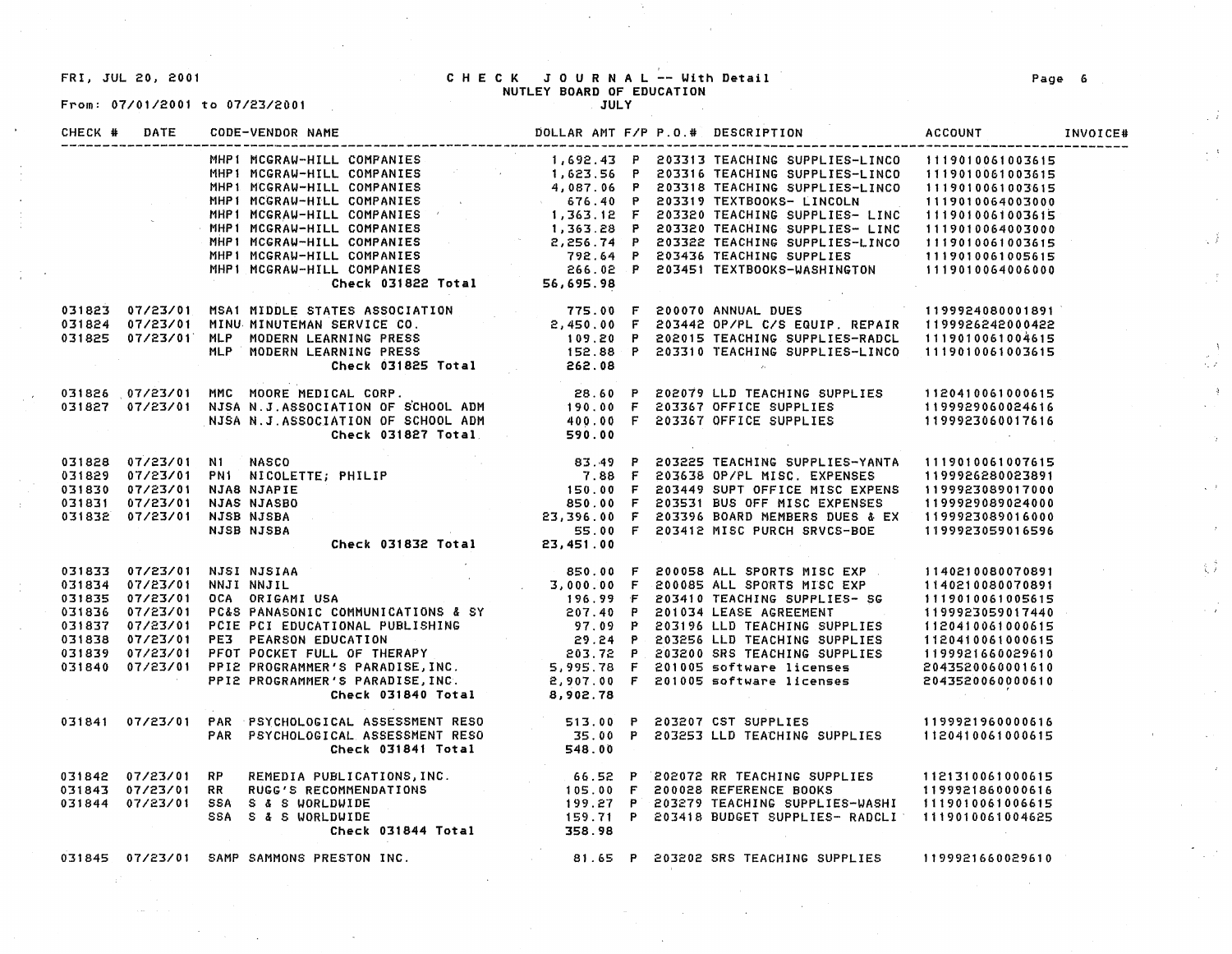FRI, JUL 20, 2001 CHECK JOURNAL -- With Detail NUTLEY BOARD OF EDUCATION

From: 07/01/2001 to 07/23/2001 JULY

|  | 031846 07/23/01 SI3 SCHOLASTIC INC.<br>031846 07/23/01 SI3 SCHOLASTIC INC. 160.78 P 202023 TEACHING SUPPLIES-RADCL 1119010061004615<br>613 SCHOLASTIC INC. 576.94 P 203312 TEACHING SUPPLIES-LINCO 1119010061003615<br>Check 031846 Tot |  |  |  |  |
|--|-----------------------------------------------------------------------------------------------------------------------------------------------------------------------------------------------------------------------------------------|--|--|--|--|
|  | 031847 07/23/01 SHS SCHOOL HEALTH SUPPLY CO.<br>031848 07/23/01 CCI SHERWIN WILLIAMS CO.<br>031849 07/23/01 SWI SOLID WASTE TECHNOLOGIES, INC<br>031849 07/23/01 SWI SOLID WASTE TECHNOLOGIES, INC<br>031850 07/23/01 SII SPECTRUM IND  |  |  |  |  |
|  | 031851 07/23/01 STBU STAPLES BUSINESS ADVANTAGE 299.24 P 203407 SUPT OFFICE SUPPLIES 1199923060017616<br>031852 07/23/01 SI5 STEWART INDUSTRIES 99.00 P 201025 MAINTENANCE AGREEMENT 1199926242000422<br>Check 031852 Total 205.87 P    |  |  |  |  |
|  | 031853 07/23/01 SEA STRAUSS ESMAY ASSOCIATES INC<br>031854 07/23/01 SP3 SUNDANCE PUBLISHERS 643.38 F 202059 LLD TEACHING SUPPLIES 1120410064000000<br>031855 07/23/01 SDSC SUPER DUPER INC. 158.90 P 203187 SPEECH TEACHING SUPPLIE     |  |  |  |  |
|  | 031855 07/23/01 STS SYNERGIS TOTAL 169.85<br>031857 07/23/01 STS SYNERGIS TRACH 201855 TOTAL 169.85<br>031857 07/23/01 TRC1 TECHNOLOGY RESOURCE CENTER<br>031858 07/23/01 TRC THOMPSON PUBLISHING GROUP<br>031859 07/23/01 TRC TRIANCO  |  |  |  |  |
|  | 031865 07/23/01 USPS UNITED STATES POSTAL SERVICE (1,000.00 P 203392 POSTAGE (199923053000532<br>USPS UNITED STATES POSTAL SERVICE (1,000.00 P 203392 POSTAGE (199923053001532<br>USPS UNITED STATES POSTAL SERVICE (1,000.00 P 2033    |  |  |  |  |
|  | 031866 07/23/01 USJ WALL STREET JOURNAL (EASING 165.00 F 200035 SUBSCRIPTION TO WALL ST 1119010061001615<br>031867 07/23/01 TAIS WELLS FARGO FINANCIAL LEASING 128.80 P 201031 SCH ADM LEASE/RENTAL EQ 1199924050007440<br>TAIS WELL    |  |  |  |  |
|  | 031868 07/23/01 WNI WHITAKER NEWSLETTERS INC. 489.00 F 200060 SUBSCRIPTION 1199924060001616                                                                                                                                             |  |  |  |  |

不等

小子

 $\mathcal{L}^{\mathcal{A}}$ 

 $\{ \cdot \}$ 

 $\lambda(\omega)$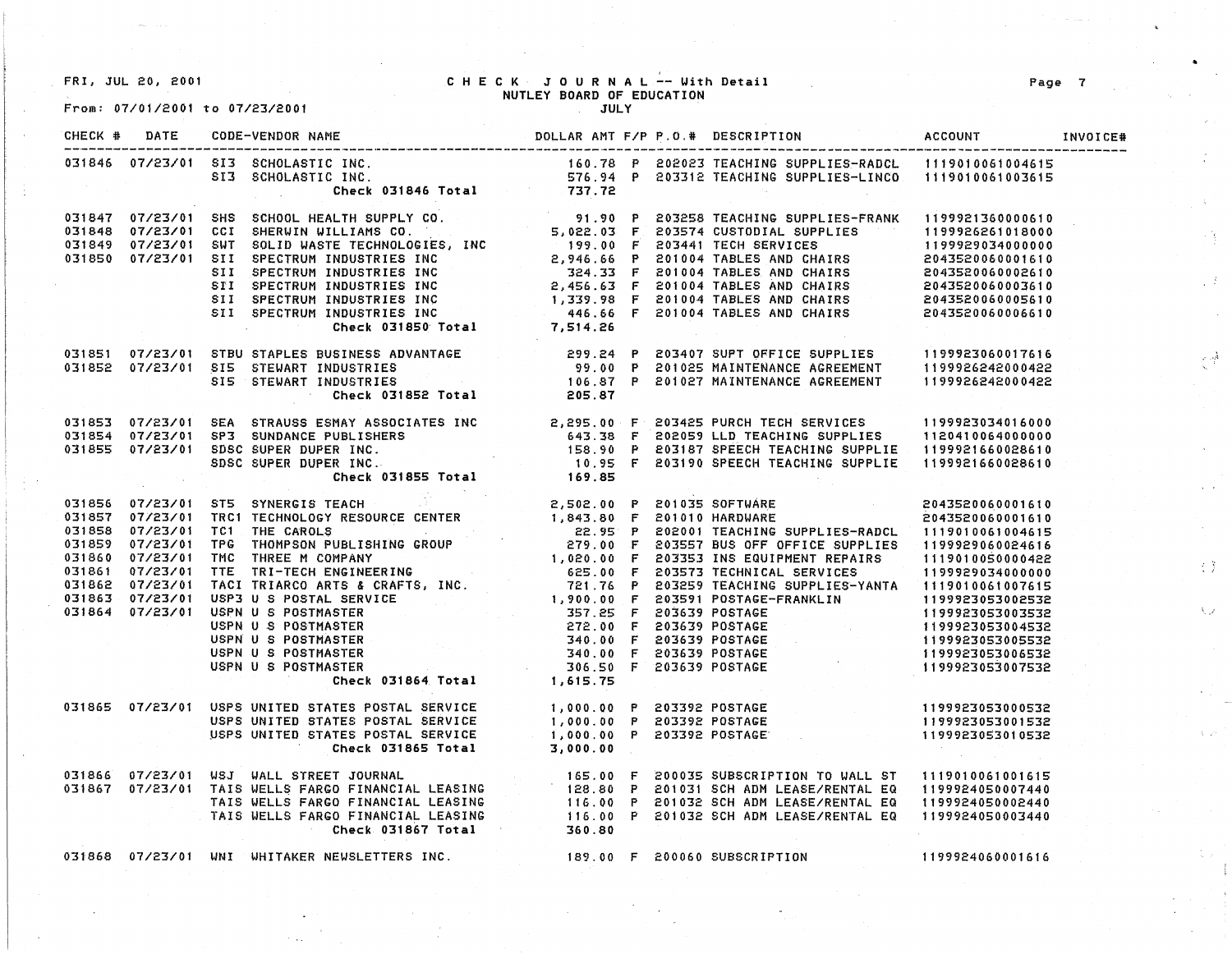FRI; JUL 20, 2001

From: 07/01/2001 to 07/23/2001

#### CHECK JOURNAL -- With Detail NUTLEY BOARD OF EDUCATION

JULY

| CHECK # | DATE     |            | CODE-VENDOR NAME                                |              |  | DOLLAR AMT F/P P.O.# DESCRIPTION          | ACCOUNT          | INVOICE# |
|---------|----------|------------|-------------------------------------------------|--------------|--|-------------------------------------------|------------------|----------|
|         |          | WNI        | UHITAKER NEUSLETTERS INC.<br>Check 031868 Total | 388.00       |  | 199.00 F 203548 BUS OFF OFFICE SUPPLIES   | 1199929060024616 |          |
| 031869  | 07/23/01 | KW 1       | WILLIAMS, M.S.SLP; KYM                          | 300.00 F     |  | 202086 HEALTH PURCH PRO SRVCS             | 1199921330000000 |          |
| 031870  | 07/23/01 | ZB 1       | ZANER-BLOSER                                    | 25.99 P      |  | 202007 TEACHING SUPPLIES-RADCL            | 1119010061004615 |          |
|         |          | ZB1        | <b>ZANER-BLOSER</b>                             | $2,188.44$ P |  | 202013 TEACHING SUPPLIES-RADCL            | 1119010061004615 |          |
|         |          | ZB1        | ZANER-BLOSER                                    | 166.57 P     |  | 202034 LLD TEACHING SUPPLIES              | 1120410061000615 |          |
|         |          | <b>ZB1</b> | <b>ZANER-BLOSER</b>                             | 204.22 F     |  | 202045 RR TEACHING SUPPLIES               | 1121310061000615 |          |
|         |          | ZB 1       | ZANER-BLOSER                                    | 70.83 F      |  | 202045 RR TEACHING SUPPLIES               | 1121310064000000 |          |
|         |          | ZB 1       | ZANER-BLOSER                                    | 48.36 P      |  | 202073 RR TEACHING SUPPLIES               | 1121310061000615 |          |
|         |          | ZB1        | ZANER-BLOSER                                    | 740.33 P     |  | 203229 TEACHING SUPPLIES-YANTA            | 1119010061007615 |          |
|         |          | ZB I       | ZANER-BLOSER                                    | 694.06 P     |  | 203233 TEACHING SUPPLIES-YANTA            | 1119010061007615 |          |
|         |          | ZB1        | <b>ZANER-BLOSER</b>                             | 222.26 P     |  | 203269 TEACHING SUPPLIES-LINCO            | 1119010061003615 |          |
|         |          | ZB1        | ZANER-BLOSER                                    |              |  | 3,952.83 P 203293 TEACHING SUPPLIES-SG GD | 1119010061005615 |          |
|         |          | ZB1        | ZANER-BLOSER                                    |              |  | 2,028.35 P 203351 TEACHING SUPPLIES-LINCO | 1119010061003615 |          |
|         |          |            | Check 031870 Total                              | 10,342.24    |  |                                           |                  |          |
|         |          |            |                                                 |              |  |                                           |                  |          |

---------------------·-------.-----------------------------------------------------------------------------------·------------------- **REPORT TOTALS: 737,00.ll.68** 

Page 8

 $\chi^{\Lambda}$ 

 $\Lambda$ 

 $\frac{1}{3}$  ,  $\frac{1}{3}$  ,

 $\sim 0.3$ 

 $\gamma \in \mathbb{Z}$ 

 $\mathbb{R}^3$ 

安定